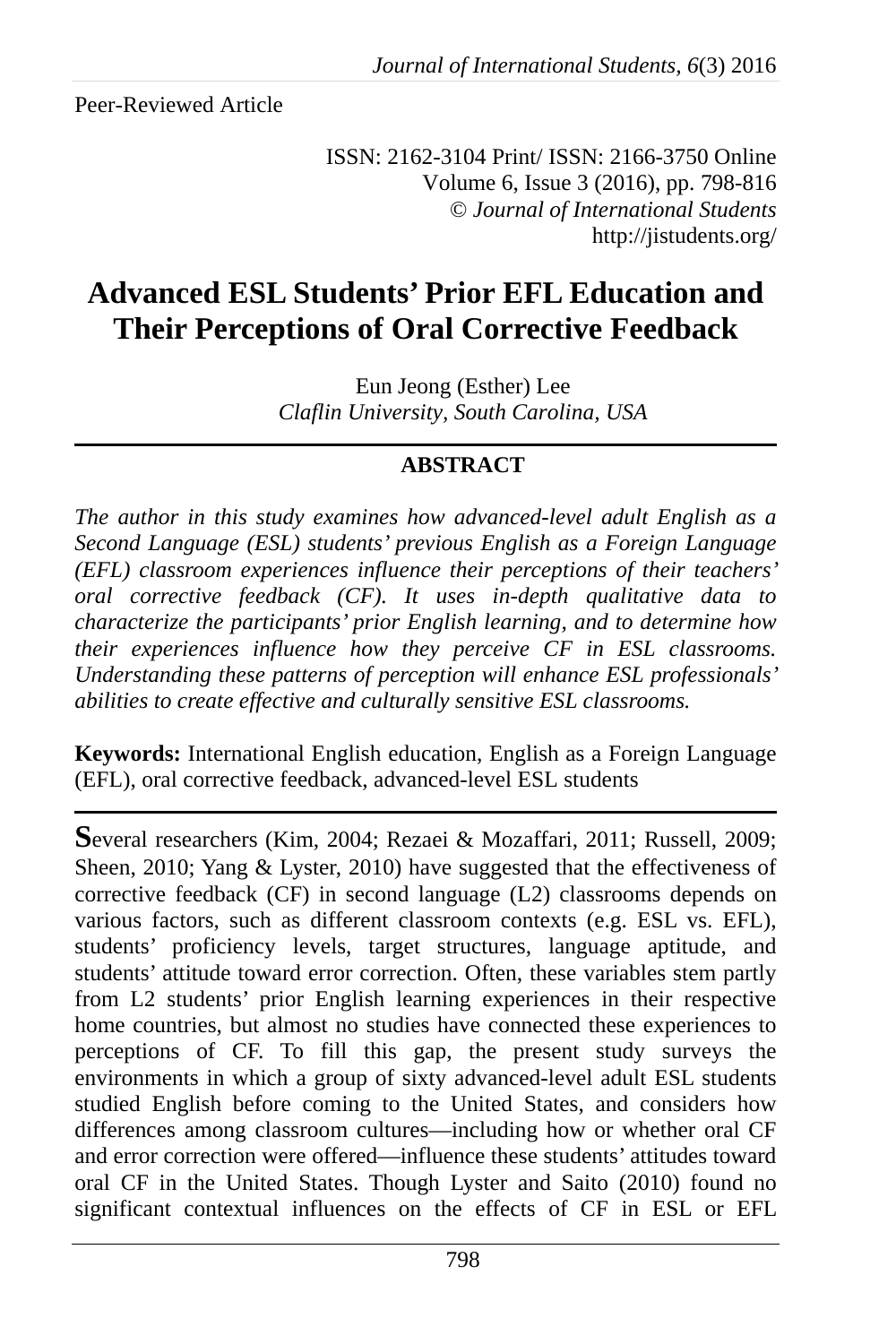institutional settings, each classroom offers unique learning processes, purposes, and circumstances. Thus, identifying and measuring contextual influence requires paying more concerted attention to how ESL students from different classroom cultures view and respond to teachers' oral CF. The present study is the first to articulate these connections, to help clarify how previous English learning influences L2 students' perceptions of their teachers' oral CF.

### **LITERATURE REVIEW**

### **Working Definitions of Academic Culture**

Academic culture is an especially relevant variable in the present study, both as a pedagogical context for corrective feedback and as a set of broader assumptions about language learning within the context of this study. Flowerdew and Miller (1995) offer a useful working definition of academic culture:

> Academic culture refers to those features of the lecture situation which require an understanding of the particular academic values, roles, assumptions, attitudes, patterns of behaviors, and so on. Academic culture may be identified at various levels: at the level of a group of countries (e.g., Western countries); at the level of an individual country; at the level of a group of institutions within a given country; at the level of the individual institution within a given country. At any of these levels, a given academic culture is likely to be imbued with the values and practices of the ethnic culture within which it is situated (Flowerdew, 1986), and it may be difficult, in analyzing a given instance of behavior in an academic context, to ascribe such behavior to ethnic or academic influence (p. 362).

The participants in this study are adult ESL students, mainly from China, Korea, Japan, and Taiwan. These students had already studied English as a foreign language for many years in their respective home countries. In their interviews, several participants mentioned that public English secondary education in East Asian countries emphasizes reading and traditional grammar translation approaches based on rote-learning and memorization. Cain's (2012) description supports this anecdotal evidence: "in many East Asian classrooms, the traditional curriculum emphasizes listening, writing, reading, and memorization. Talking is simply not a focus, and is even discouraged" (p. 184). According to Hu (2003), this disparity creates a group of learners "who are able to achieve high scores on discretepoint grammar tests yet unable to communicate fluently and accurately in communicative contexts" common to American universities (as cited in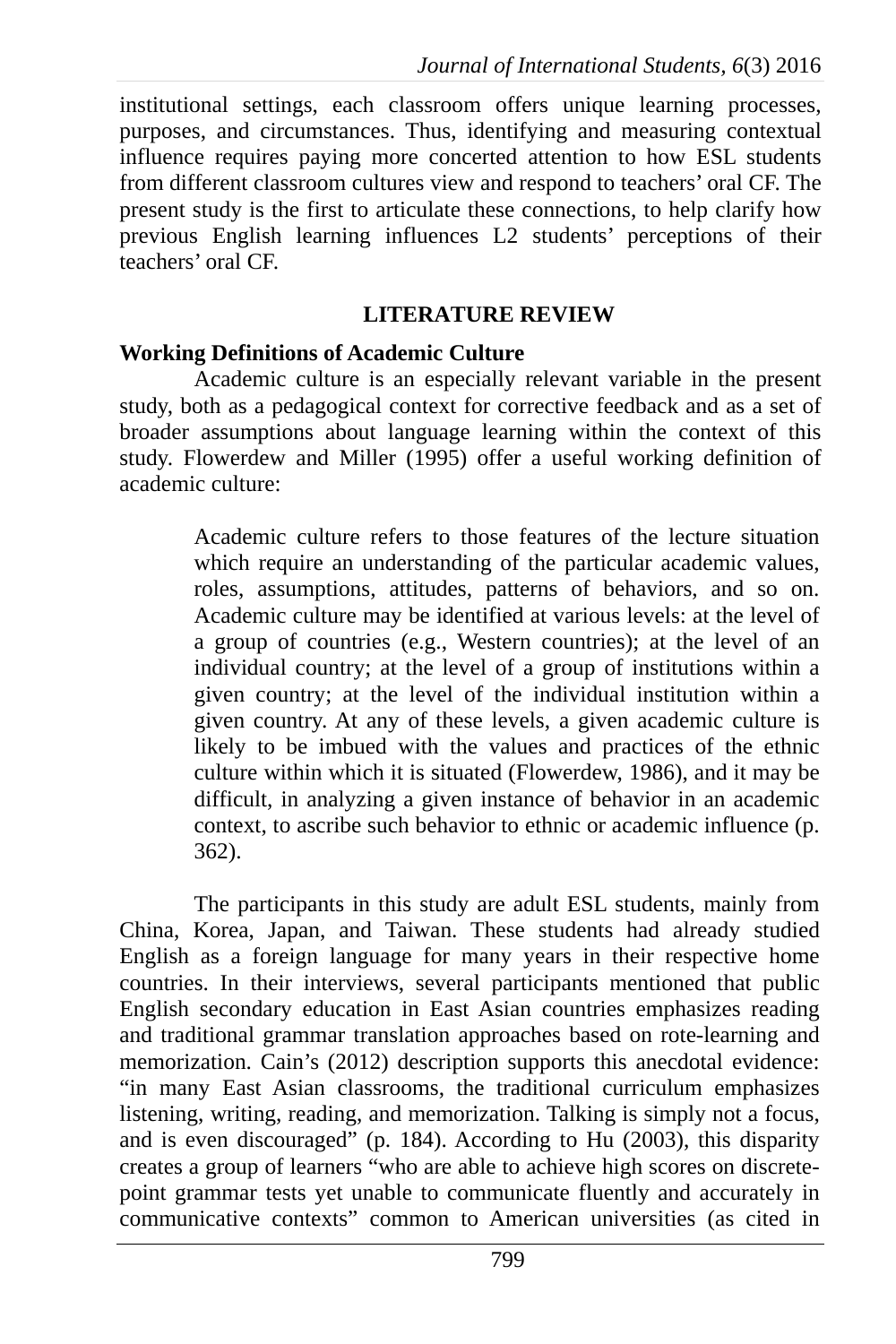Yang & Lyster, 2010, p. 236).

 By contrast, college classrooms in the United States often include and reward student discussion. American ESL classes typically make talking in English a priority. Similarly, American teachers tend to be less authoritarian and more approachable than their counterparts in Asian universities, and consider it normal to give direct personal feedback to individual students. Given these differences, Millar and Endo (2004) argue that ESL students need "some time to become comfortable in that type of environment" because so many American schools highlight "studentcentered learning, allowing students to do much of the speaking" (p. 789). Additionally, Millar and Endo (2004) emphasize that ESL teachers should "provide structure in the form of clear directions and…communicate with students individually" (p. 789). Because corrective feedback is engrained in many American classroom cultures, especially in L2 contexts, clarifying and demystifying those cultural expectations can help ESL learners acculturate to American universities. Indeed, Fowler-Frey (1998) argues that "instructors must endeavor to make the interaction between culture and learning in their classrooms explicit so that adult second language learners can participate fully in the learning of the second language in the classroom context" (p. 31). This participation is especially valuable for ESL students who go on to full-time academic study in American universities.

Given these contrasting attitudes toward talking in the classroom and toward corrective feedback, the present study proposes that error correction patterns in international students' past EFL classes may play a significant factor in how they perceive and respond to their teachers' oral CF. Simply put, students who are raised in American academic cultures may come to expect oral CF as a normal part of classroom conduct, especially in language classrooms. However, many otherwise experienced EFL learners have had little or no exposure to CF when they come to the United States, so they may process and respond to it very differently than their American peers. For this reason, much of this study's qualitative analysis examines differences in academic cultures, and their potential impact on student perceptions of and responses to American ESL teachers' oral CF.

## **Oral Corrective Feedback in EFL vs. ESL Settings**

Lyster and Mori (2006) and Sheen (2004) indicate that "the occurrence and uptake of CF were very different across research or instruction setting, but experimental studies have not singled out research setting as an independent variable" (as cited in Li, 2010, p. 315). Given the differences between ESL and EFL learning processes, purposes, and circumstances, the effectiveness of oral CF might differ as well. This section will juxtapose ESL and EFL settings, and review three studies (Li, 2010; Lyster & Saito, 2010; Yang & Lyster, 2010) that explore some of their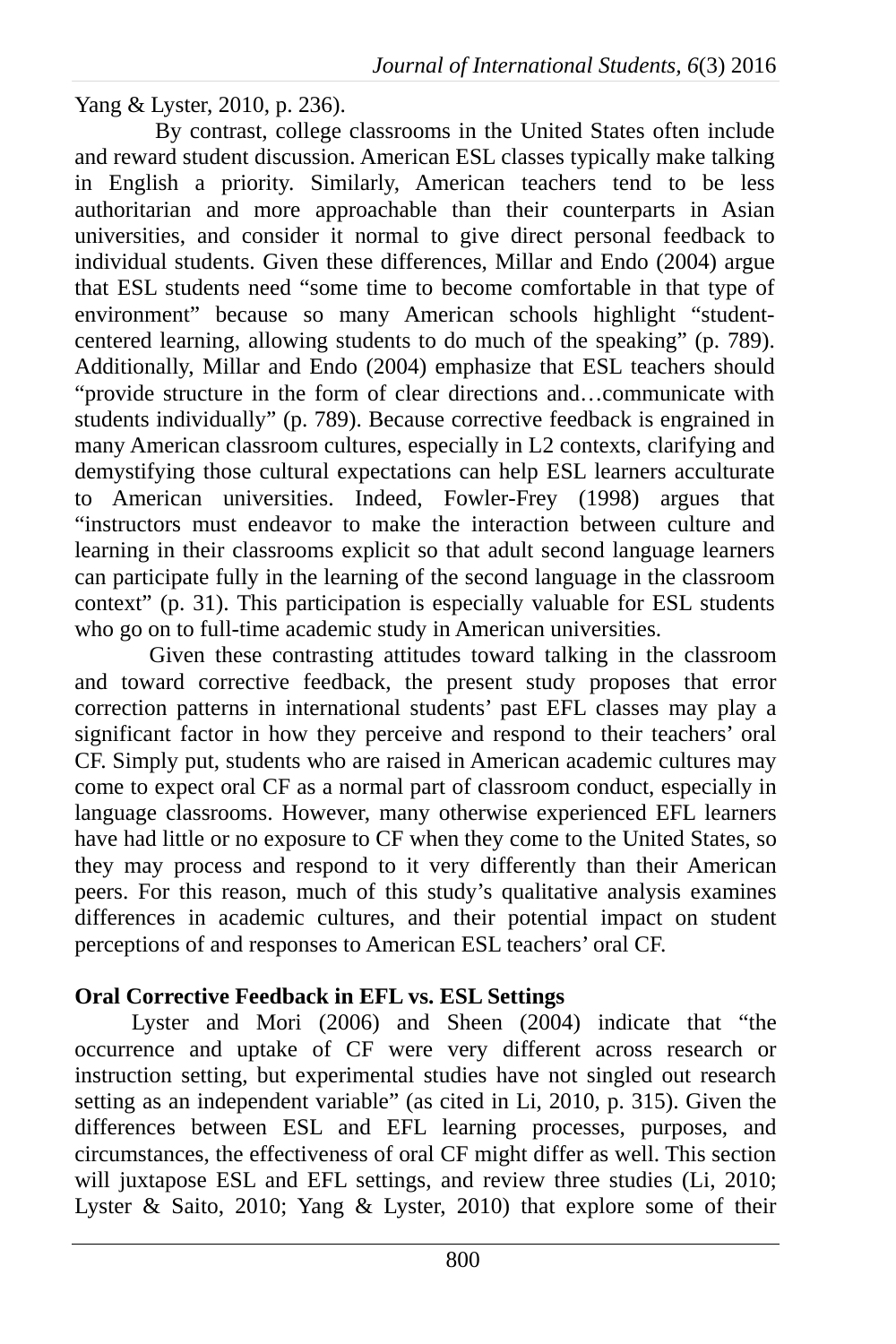differences.

First, some working definitions are necessary. English as a Second Language (ESL) classes take place in a country where English is already the main or official language, most often the United States, Canada, the U.K., or Australia. Adult ESL speakers live or are planning to live in a country where their native languages are not used for education, business, and other activities, so they are under pressure to pick up "survival" language skills. Beyond the need for "survival English," many of these ESL students will continue their education in American community colleges, colleges, or universities, and thus need instruction on how to write academic research papers or give presentations in English. English as a Foreign Language (EFL) instructors, by contrast, teach English in countries where English is not a majority language. Current hot spots for EFL include South Korea, Japan, Taiwan, China, and Thailand. Students study English in their own countries as part of academic requirements in their school systems, or as preparation for travel or study in an English-speaking country. Many EFL students have years of grammar and vocabulary study, but they often lack practical skills in listening, speaking, and writing in English.

Lyster and Saito (2010) argue that there were no significant contextual influences on the effects of CF in ESL vs. EFL institutional settings, according to their quantitative meta-analysis study. However, Yang and Lyster's (2010) study shows that ESL and EFL learning situations may prompt different learning outcomes. Similarly, Li's (2010) meta-analysis of CF's efficacy in second language acquisition (SLA) indicates that "the mean effect size associated with the studies conducted in Foreign Language (FL) contexts was significantly larger than that associated with studies conducted in Second Language (SL) contexts, indicating that CF was more effective in FL contexts than in SL contexts" (p. 338). This finding corroborates those by Loewen et al. (2009). The participants in the FL settings, they find, have a more positive attitude toward teachers' error correction than the participants in the SL settings. Specifically, Loewen et al. (2009) argue that SL learners were "more enthusiastic about improving their oral communication skills," while FL learners gave "more priority to grammar instruction and error correction" (as cited in Li, 2010, p. 344).

Because many L2 learners transition from EFL to ESL settings when they study abroad, these contextual differences may create a variety of problems, especially as learners try to improve their spoken English proficiency. Specifically, the present study examines how differences between EFL and ESL academic culture, and between EFL and ESL approaches to oral English, might affect students' reactions to oral CF in ESL settings. To allow participants to articulate their attitudes toward CF and describe their previous English learning experiences, the present study uses mainly qualitative methods to draw out students' stories and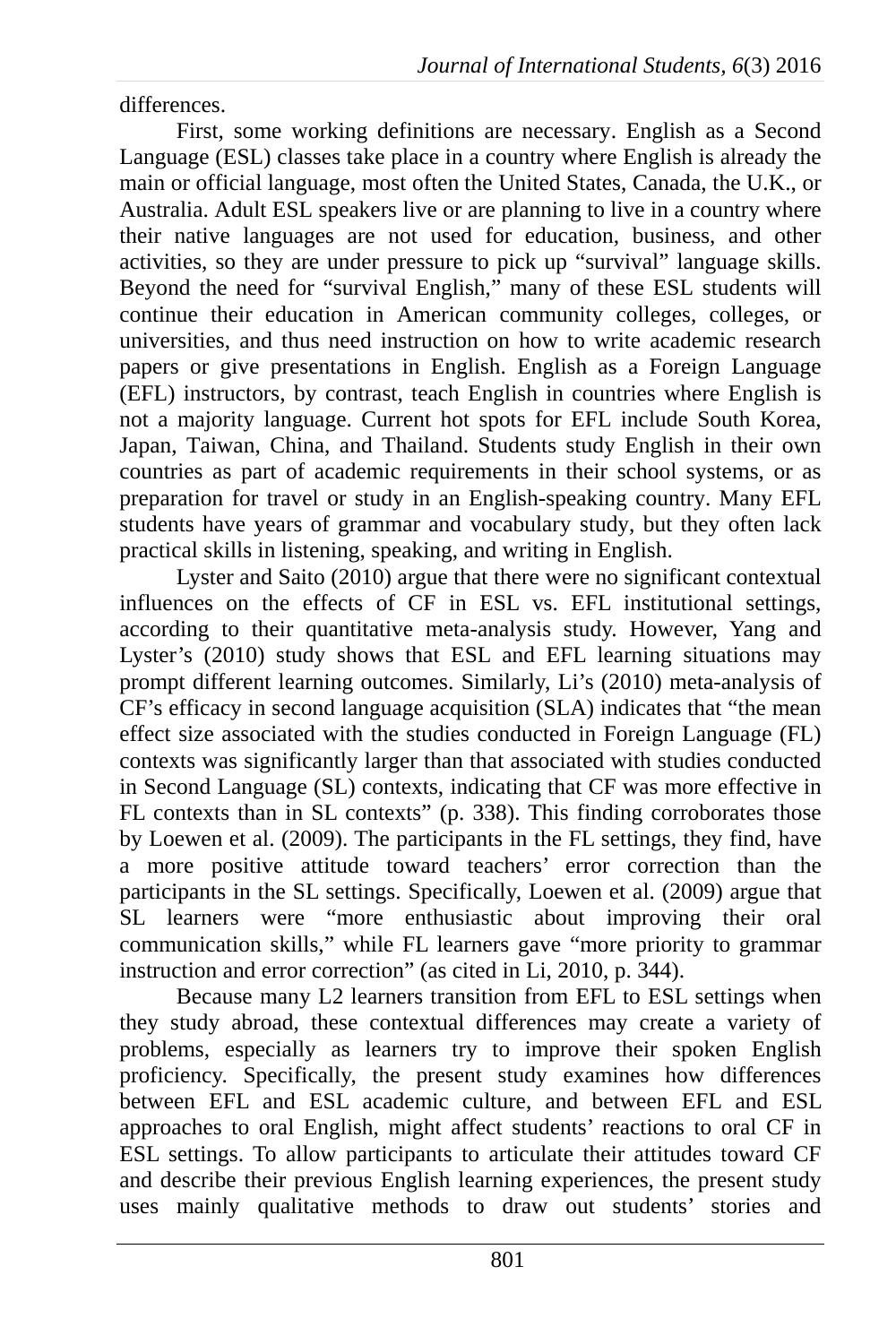characterize their approaches to CF in American ESL classrooms. This data might help ESL professionals customize their CF techniques and strategies in order to create a classroom environment suitable for enhancing L2 learners' oral production and proficiency. To that end, this study explores a single research question: How does students' prior English learning affect their perceptions of and responses to American ESL teachers' oral CF?

## **RESEARCH METHOD**

This study uses a mixed method design with a combination of quantitative and qualitative data. More specifically, it uses a dominant-less dominant design: QUAN/qual sequential (Creswell, 1995). This design is "characterized by the collection and analysis of quantitative data followed by the collection and analysis of qualitative data. The priority typically is given to the quantitative data, and the two methods are integrated during the interpretation phase of the study" (Creswell, 2003, p. 215). Scholars disagree not only about the level of method in quantitative and qualitative methods, but also whether combining them is even workable (Denzin, 2008). However, using mixed methods in this way is not about convergence but rather crystallization. As Lather (2006) puts it, "the ability to situate oneself methodologically in the face of an imposed 'new orthodoxy' (Hodkinson, 2004) is not about paradigm competition but, much more profoundly, about a move away from a narrow scientism and toward an expanded notion of scientificity more capable of sustaining the social sciences" (p.47). In this case, for instance, using mixed methods allowed the researcher both to evaluate the worth of the data and draw out enough data to increase the credibility of the findings, by analyzing the data from multifaceted angles.

Similarly, by substituting inference transferability for validity, Tashakkori and Teddie (2002) demonstrate the fundamental principle of mixed or networked hybrid methodologies: "Methods should be mixed in a way that has complementary strengths and non-overlapping weaknesses" (p. 299, as cited in Demerath, 2006, p. 107). The primary benefit of this sort of design is that it "can provide stronger inferences—an important consideration for those working in a public field such as education" (Donmoyer, 2001, as cited in Demerath, 2006, pp. 107-8). More broadly, combining quantitative and qualitative research methods contributes greatly to bringing about more abundant data resources. Howe (2004) argues that qualitative methods may play a central role in helping strengthen inferences about causal relationships regarding why or how something is happening. Specifically, qualitative methods help researchers recognize the black box, 'gappy' understanding of the causal relationship. Therefore, in order to complement what quantitative research does not provide or show, a mix of quantitative and qualitative approaches is certainly required in the present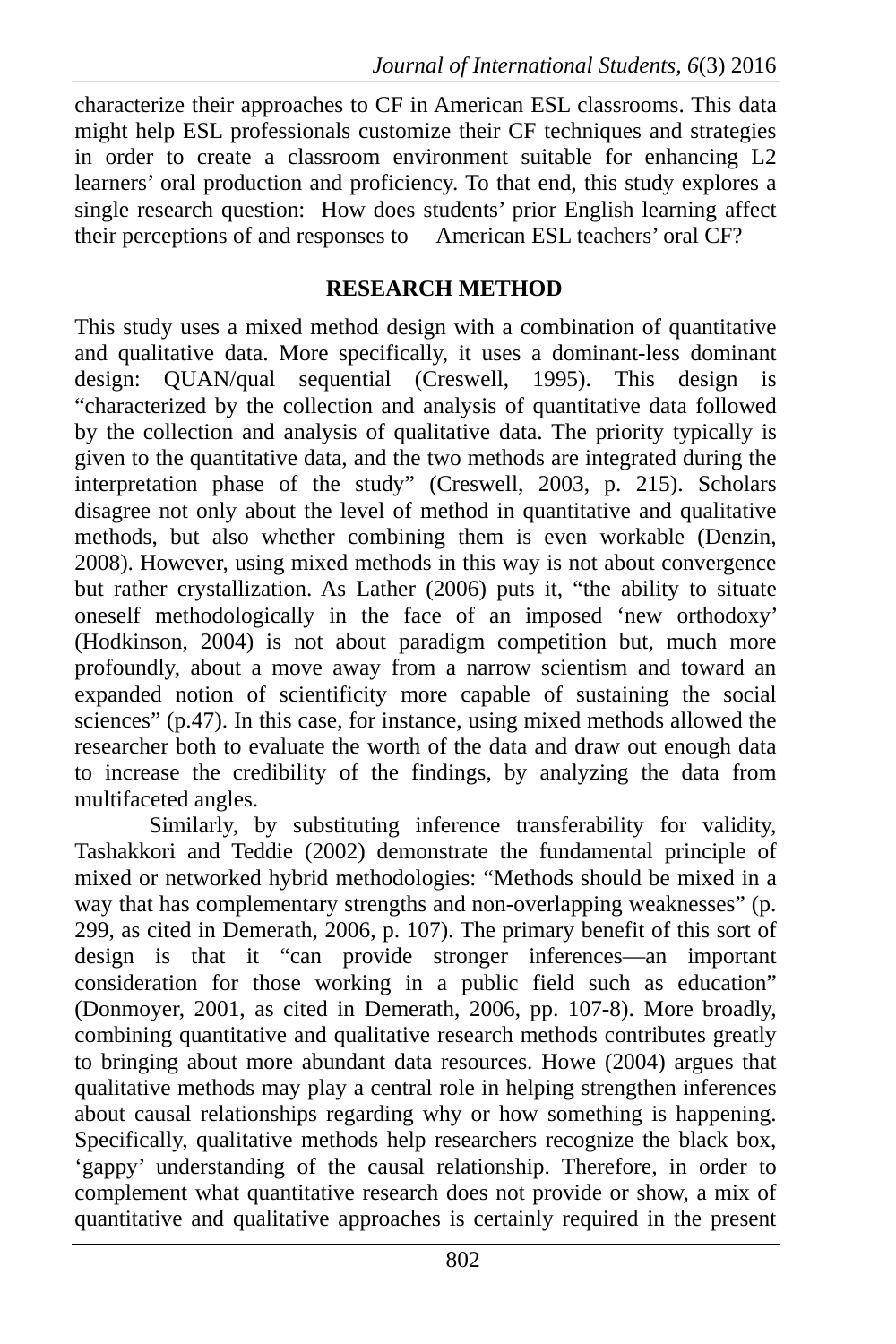study.

## **Participants**

The study's participants, sixty advanced-level ESL adult students, were all completing their PhDs at a large Midwestern university, and were all training to be teaching assistants (TAs). In this role, all sixty would be expected to teach courses in their respective fields to college-level students. They were all enrolled in the university's intensive oral English program from March through June 2012, and were from a variety of countries: 36 were Chinese, 10 Korean, four Indian, two Japanese, two Taiwanese, two Thai, one Mexican, one Iranian, one Venezuelan, and one was from Hong Kong.

Before the program began, all the students were asked to take an institutional version of the Test of Spoken English (TSE), which measures the ability of nonnative English speakers to communicate effectively. A score of 230 on this test is required to gain TA certification, and the students in the present study all scored between 190 and 220. This means that they exhibited stronger English skills than their colleagues in the university's standard ESL program, but did not qualify for teaching certification. To gain that certification, each student had to achieve near-native levels of fluency in spoken English. Specifically, each one had to pass a mock teaching test a 10-minute lecture to a real audience—to demonstrate his or her oral English proficiency.

Forty of the sixty students participated in follow-up interviews. Because more than enough students showed enthusiastic interest in the interview, the researcher chose a representative sample based on the students' survey responses. Of the interviewed participants, 22 were Chinese, eight Korean, three Indian, two Japanese, two Taiwanese, one Thai, one Venezuelan, and one was from Hong Kong. The students' academic fields were somewhat diverse, though heavily weighted towards STEM (Science, Technology, Engineering, and Math) fields.

## **Setting**

This study was conducted in a university-affiliated oral English training program hosted by a large university in the central United States. This program targets international teaching assistants (ITAs) whose native language is not English, to help improve the ITAs' ability to teach college courses in American English. The program has four sequenced courses, referred to here as Level 1, Level 2, Level 3, and Level 4. Each student takes a placement test upon admission to the university, and completes a teaching performance test at the end of the Level 3 course. This study collected data from Level 3 students, because the students there are relatively advanced and because they have been exposed to enough CF to recognize and discuss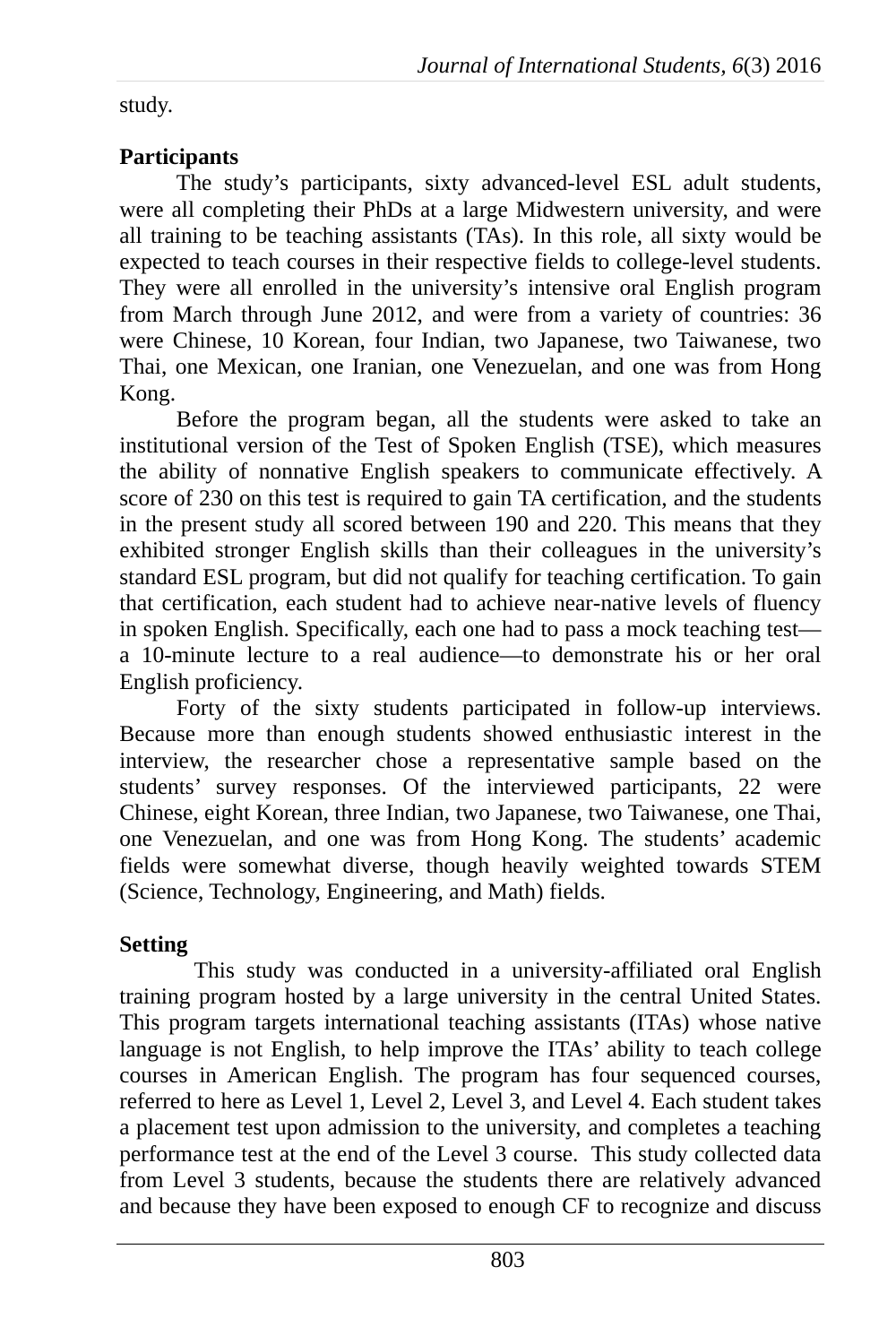its effects on their English development. Indeed, the observed Level 3 classes featured frequent immediate oral CF, and according to program documentation, instructors are trained to stop and correct students whenever there's a problem with the students' communication. Students are then asked to repeat their utterances, making the suggested corrections. Because most of the students at the host university are native American English speakers from the Midwest region, the program prioritizes making ITAs' speech comprehensible to that audience, which often requires accent reduction and favors certain dialects of American English.

#### **Instruments**

The data were collected by means of classroom observations, a survey questionnaire, and in-depth follow-up interviews with a majority of the survey respondents. The survey was given after a month of instruction and CF, and included questions examining the students' EFL backgrounds, to assist in interview planning and data analysis.

The interview questions engaged both the students' quantitative and qualitative survey responses. Interview data played a significant role in clarifying the interviewed subjects' prior EFL experiences, and provided rich and abundant resources to organize and analyze the qualitative survey data. At the end of the survey, participants were asked if they were interested in follow-up interviews, and forty interviewees were selected from the pool of interested students. All forty interviewed students were asked the set of fourteen interview questions, and each interview lasted 60-70 minutes. The interviews were conducted in English, in a quiet and empty classroom, and each interview was recorded and immediately transcribed.

#### **Data Analysis**

Descriptive statistics were used to examine the relationship between students' prior English learning experiences and their perceptions of their American teachers' oral CF. Specifically, students' responses to the statements regarding their EFL learning environments, as well as the statements regarding their responses to their American ESL teachers' oral CF, were summarized. Based on the students' interview responses, the qualitative interview data were analyzed and coded in accordance with three themes: students' previous training in oral English, EFL pedagogy and curriculum, and student-teacher interaction. To ensure more accurate and fine-tuned qualitative data analysis, the codes of the students' responses were re-examined and revised three times by two qualitative data analysts with expertise in ESL education. In order to establish credibility, member checks by both analysts were utilized to corroborate face validity and to confirm the transcripts' accuracy.

There will be differences of opinion regarding the validity of students' views of CF and its effects. Some would argue that post hoc and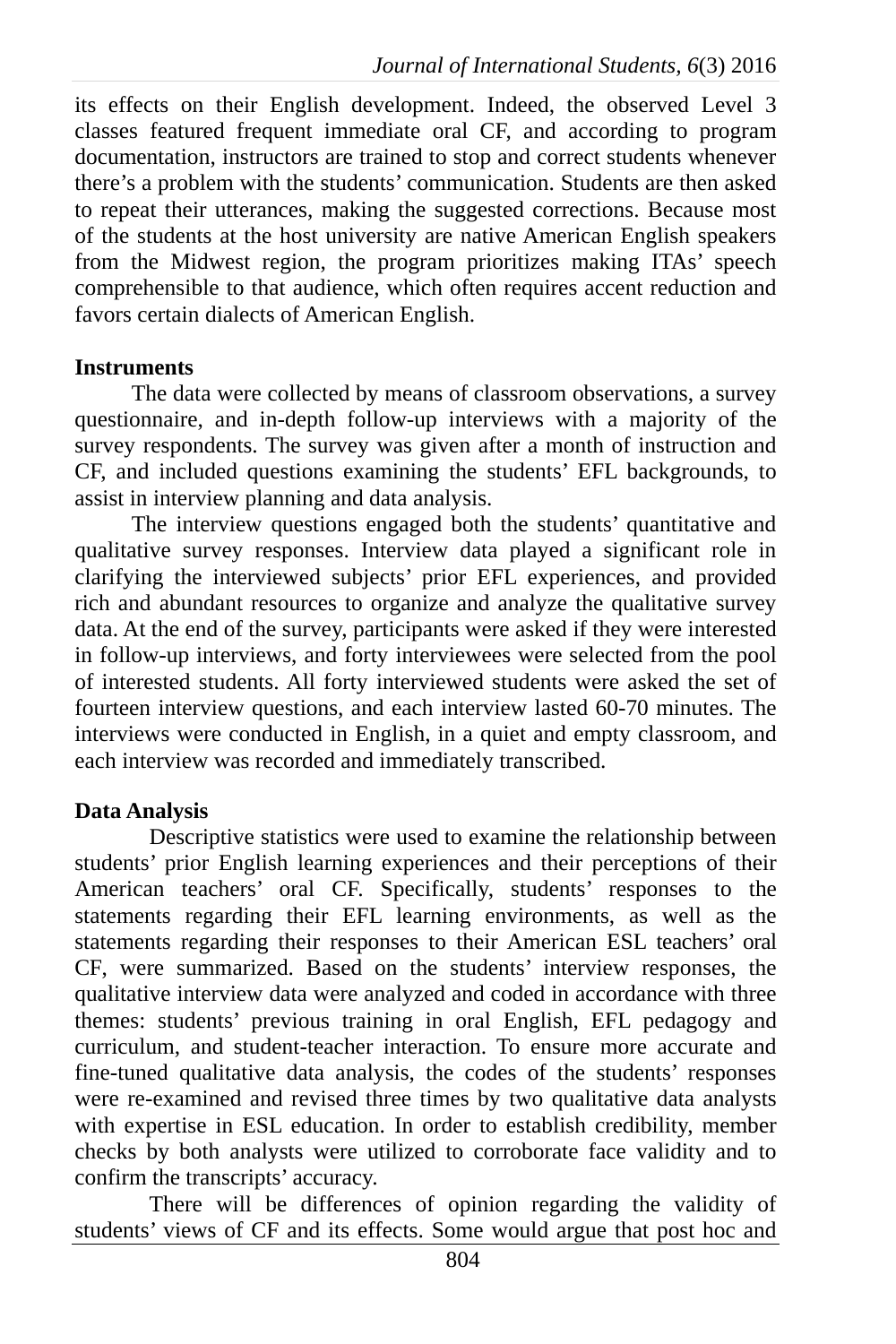decontextualized views are not valid, and must instead be embedded within a specific situation.

#### **RESULTS**

#### **Students' EFL Learning Experiences and their Perceptions of CF**

#### **Quantitative Results**

The research question examines how students' prior EFL classes in their own countries influence their perceptions of and attitudes toward their American teachers' oral CF. Figure 1 shows the students' mean ratings on each of the eight declarative items.



**Figure 1. Quantitative ratings of students' EFL learning environments**

Figure 2 summarizes the students' attitudes toward their American teachers' oral CF. As shown in Figure 2, the majority of students preferred the US classrooms, where they could get plentiful oral CF from their teachers. A few students, however, preferred the English learning environments in their home countries, where they received no CF.

While the quantitative results provided general accounts of the respondents' EFL classrooms and their feelings about corrective feedback, they did not produce sufficiently detailed information to answer the research question effectively. Accordingly, the qualitative data, especially the interview data, clarified the participants' experiences in terms of lesson content and ESL vs. EFL oral English pedagogy, and suggested how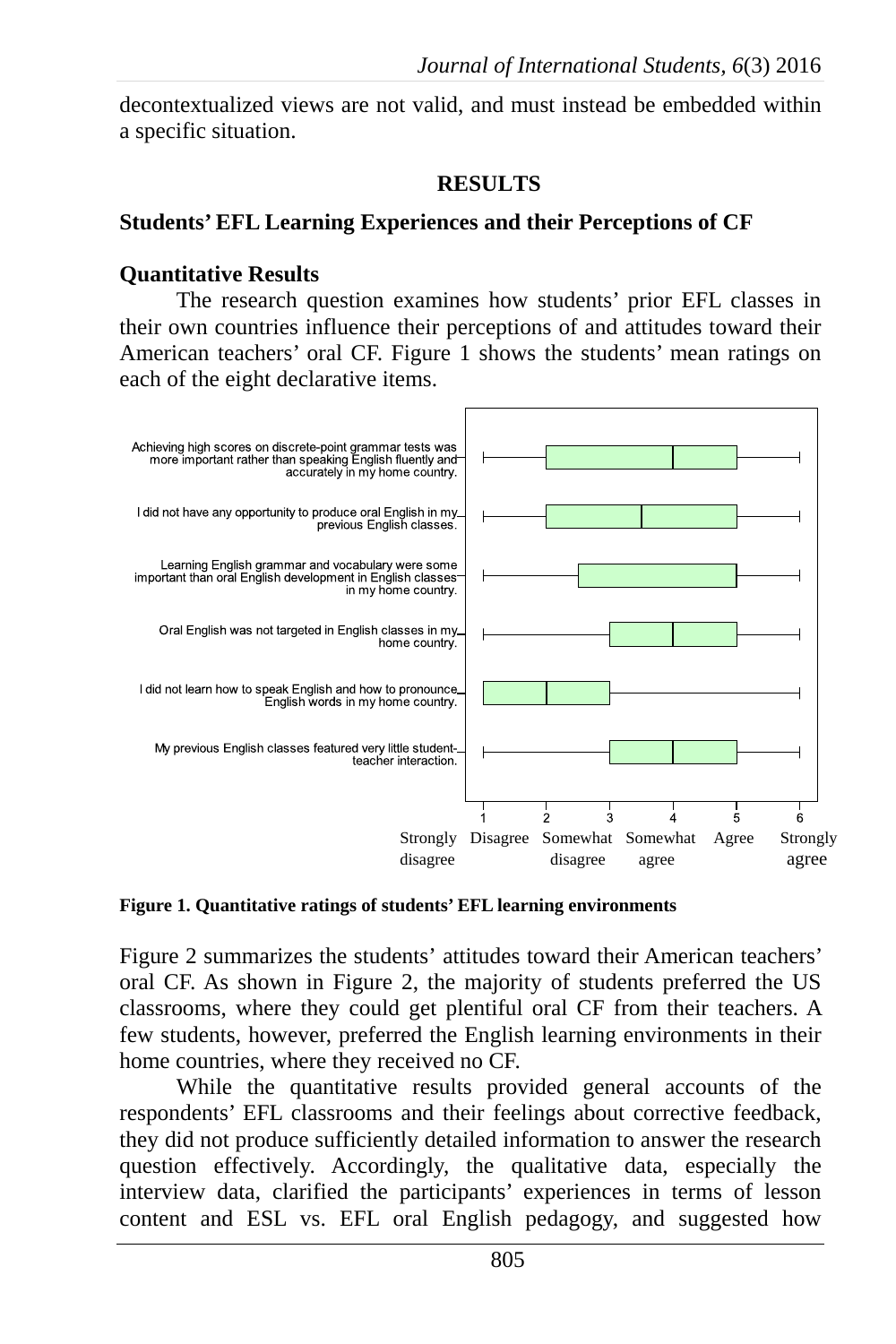differences in classroom cultures influenced the participants' perceptions of and attitudes toward American ESL teachers' oral CF.



**Figure 2. Students' Responses to American Teachers' Oral CF Qualitative Results** 

Among the forty interview participants, several students transferred to the study's host university from universities in their own countries. For this reason, in order to be consistent with their accounts of the shared common classroom environments and cultures, the interviews focused more on their high school (secondary) English education than on its college counterpart, though students gave examples from classes on both levels.

## **Students' Previous Training in Oral English**

Out of forty interview participants, twenty-two students learned how to pronounce some English words in their own country, while eighteen students did not. However, these lessons did not emphasize real-world conversations: instead, the students just mimicked their teachers' pronunciation and repeated textbook passages that their teachers read aloud. Furthermore, their teachers' pronunciation instruction was vocabulary-level, and they did not teach students how to use intonation, stress, and accent to enhance communication. The following representative interview transcriptions show what the interview participants' oral English classes were like. In the citations, "P" stands for "Participant."

We had a textbook; then my English teachers [in India] took a lesson. They will describe the—usually the English lessons are based on some stories, or they will talk about some leaders' qualities, and so on.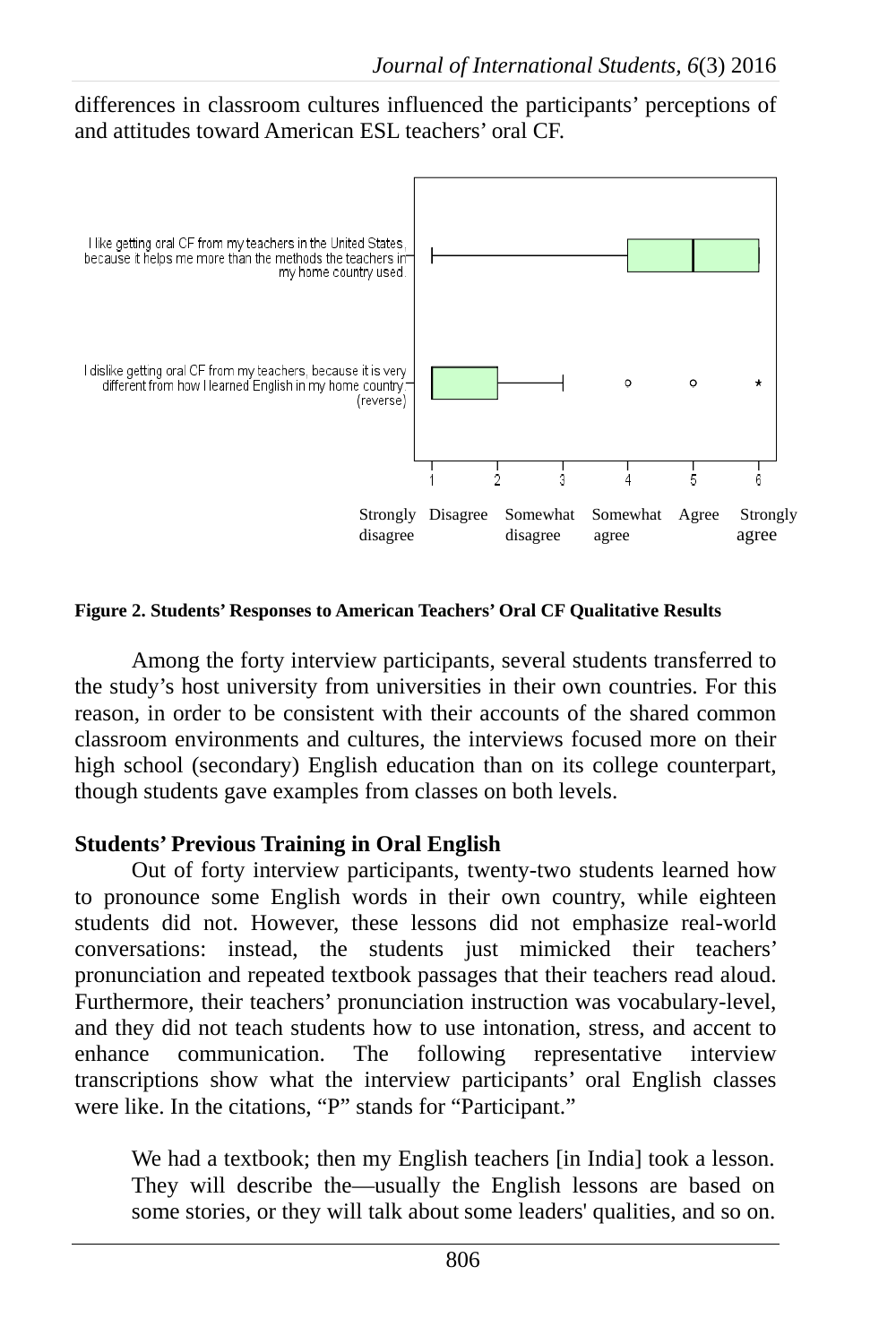So those lessons are helpful to me to learn the vocabulary, grammar. But it doesn't take care of my oral English, how to communicate to a large audience, how to make an effective speech and so on. So it's purely based on vocabulary and grammar (P30's personal interview, June 8, 2012).

In Korea, my English teachers didn't show or teach how to pronounce exactly, and they did not teach the intonation, accents, and rhythm for oral English. I think they have avoided pronouncing it, because they didn't have any confidence. That's why they just focus on grammar or vocabulary or reading (P1's personal interview, May 29, 2012).

Along the same lines, twenty-seven students did not have any opportunities to practice their oral English in their previous high school English classes, whereas thirteen students did. Even in college, opportunities to practice their oral English were still insufficient; only fifteen students were given the opportunities to practice their oral English, while twenty-five students were not:

I think because I didn't have so many opportunities to practice in China, I felt pathetic. Like, I had been studying English for maybe 10 years. And until now, I couldn't learn to speak English right. I think it's really pathetic. [...] When our previous English teachers taught English in the classes, the teacher pronounced a particular sound and said follow that, repeat that for a couple of times; then, it's done. Then after class, it's done. We didn't speak anymore. In college, it's still not that much. Because after class, we didn't speak unless we had foreign friends (P14's personal interview, May 25, 2012).

As I said, I didn't have a chance to produce or practice my oral English. So when I learned English in Korea, I didn't know where I made a mistake. Whenever I read the perfect sentences, I could understand them, so I believed that I could make those kinds of sentences. But actually, even though I know what the correct form is, and even though I can understand the written English, it's totally different from what I am saying (P23's personal interview, June 13, 2012).

## **EFL Pedagogy and Curriculum**

All forty students reported similar procedures in their EFL classes: they read their textbooks, memorized a certain amount of vocabulary, and analyzed English grammatical structure. Accordingly, the language skills emphasized in their previous English classes followed this hierarchy: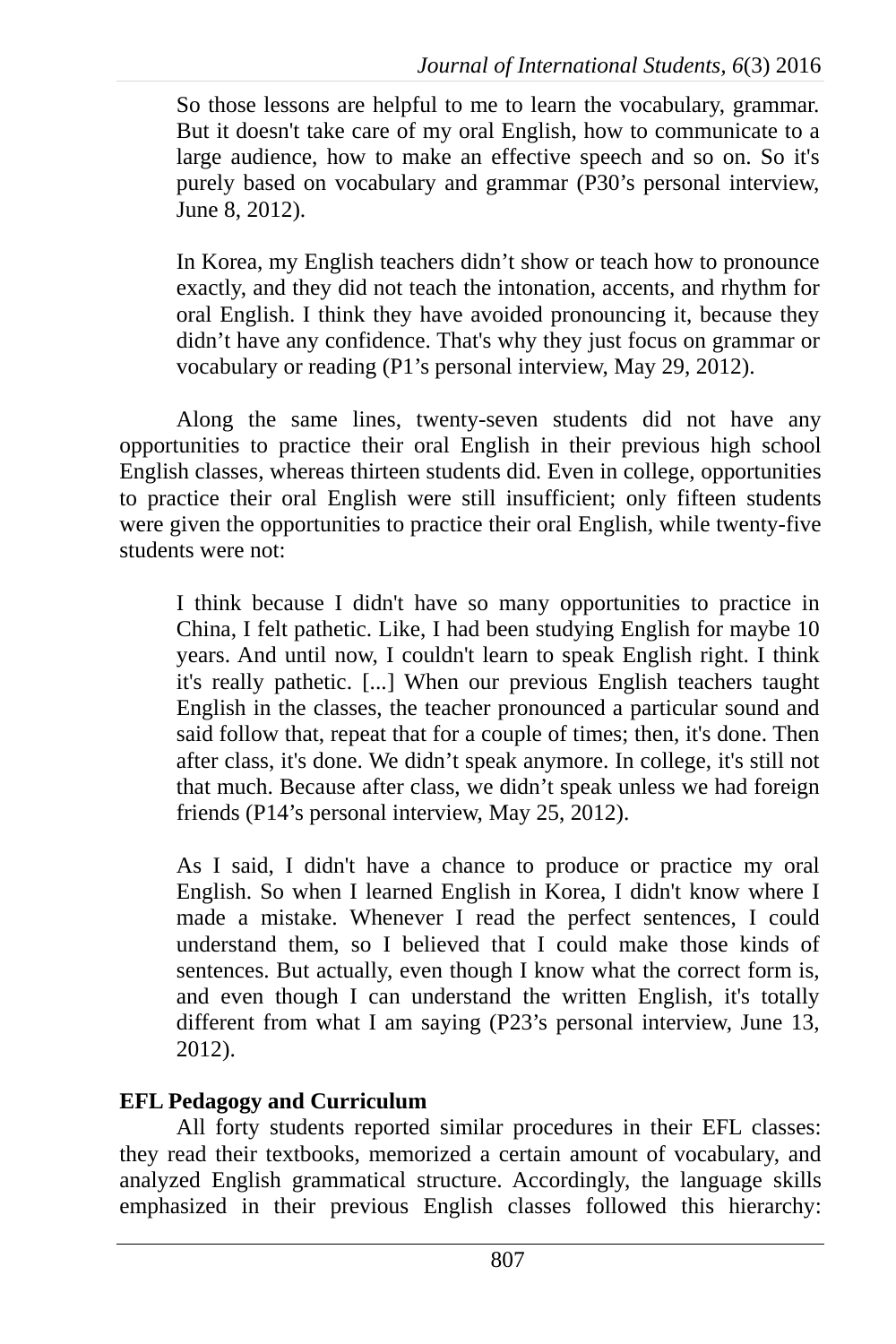grammar, reading, vocabulary, writing, and listening skills. All forty students asserted that grammar, reading, and vocabulary were the main focus of their EFL classes, and thirty-two students each cited writing and listening skills. Since the college entrance examinations differ by country, the highlighted skills depended on what the exam tested.

Unfortunately, speaking skills were not included in the students' college entrance examinations, and what's worse, oral English for communication was hardly ever taught in their previous classes. That is why speaking English gave all forty students the most difficulty when they came to the United States. All the interview participants mentioned that they were afraid of speaking English: they did not have any confidence in their oral English and they were not able to communicate with Americans in English, so they avoided speaking English with others in the USA.

> I didn't know how to express my ideas even though I just read the article, I didn't know how to express my feeling, and I didn't know how to output what I thought. When I see some word, I know its meaning, but when I want to say it, I can't recall the word (P5's personal interview, May 23, 2012).

> I think it's the way we speak English, it's the way—so it's the difference between the way you speak English in India and the way we speak in the United States. The two are just different. So before you get the hang of it, you are going to have that difference. And I think even if you observe some people from Asia, some adults (from the continent), usually other than when they're speaking to an American or a native citizen, or a native speaker, when they're speaking English to a person from their same country, you will find a difference in that also (P28's personal interview, May 29, 2012).

More specifically, all forty students agreed that their speaking problems came from their pronunciation. Their incorrect pronunciations prevented them from communicating with Americans in natural settings, and caused miscommunication and confusion in their English conversations. The next set of transcriptions probes how the students' different pronunciation affects their oral English communication:

The difficulty was that sometimes they couldn't understand what I said right away. That was a bit depressing. I think it's because of intonation and pronunciation. Like if I asked a question, then I emphasized the wrong word. But when I came here, one of my classmates who is American kept asking me, "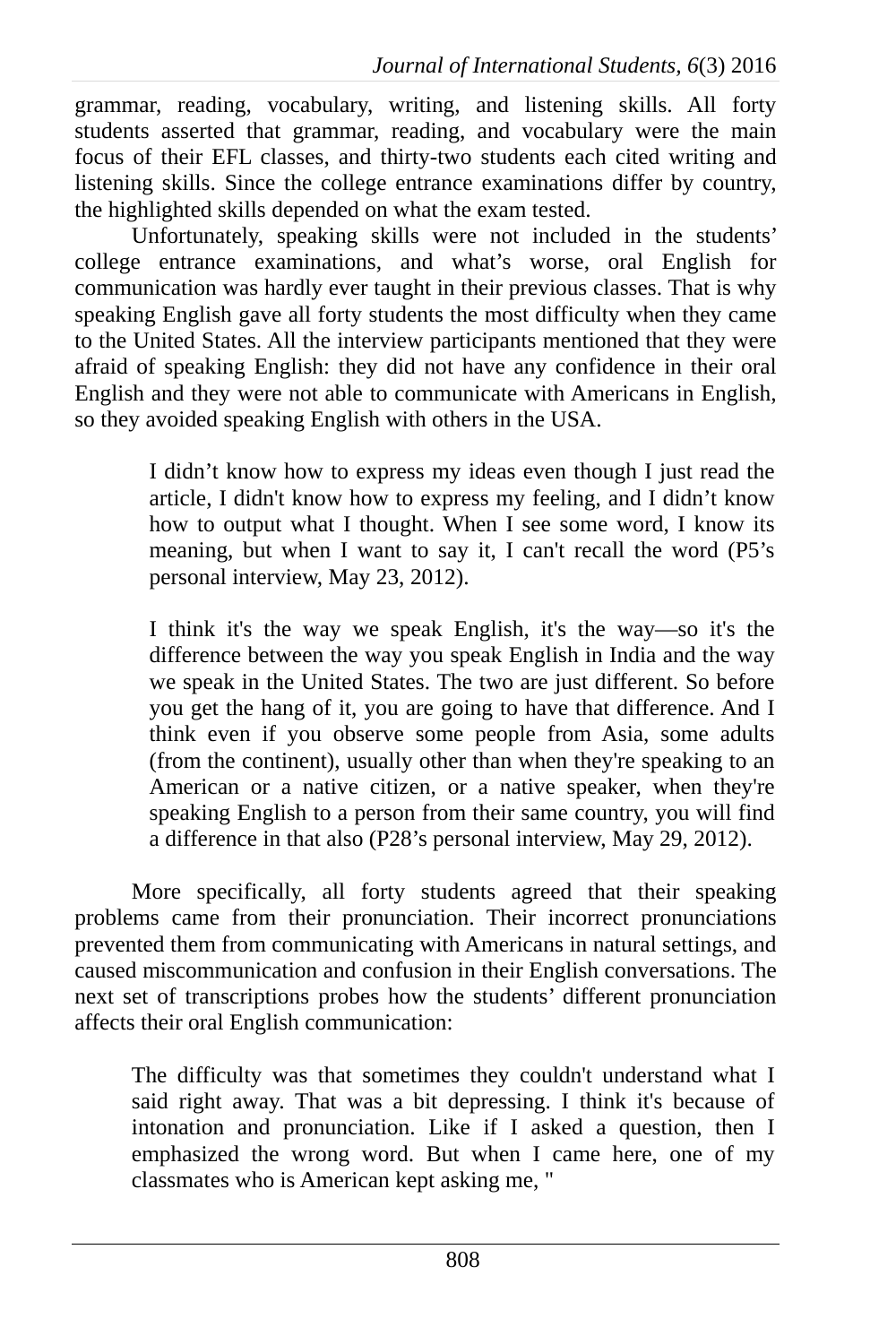Pronunciation is a lot. Because I worked with my American teacher, I found a lot of differences. Because in India, we will say "adwantage"; here they will say "advantage". And the other stuff, umm... "FY-nance", "fih-NANCE". These are all differences between British English and American. Then we will call it a "me-CAN-ism"; here they will call it a "MECK-a-nism". Then we will call it a "CON-figuration"; here they will call it a "con-FIG-u-RAYtion". So these are all different ways. Most problems are related to pronunciation, intonation, and rhythm. Rhythm and intonation are entirely different here (P30's personal interview, June 8, 2012).

Thirty-three students also identified their lack of opportunity to practice their oral English in their own country as an important aspect of their oral English deficiency. Since their previous English classes were extremely focused on grammar, reading, and vocabulary, and ultimately on higher test scores, they did not have any chances to practice their speaking. Their EFL classes mainly involved students memorizing a lot of English grammar, learning vocabulary, and doing sentence-level translation to enhance their reading comprehension skills. In other words, the students were given a large amount of input, rather than outputting what they had learned. In fact, nine students pointed out they were less confident in speaking English because they mainly learned English grammar and reading in their previous English classes.

In addition to speaking skills, eleven students indicated that the next largest difficulty came from their limited vocabulary, and seven students identified listening skills as a problematic language skill. This is because the textbooks and materials used in their previous English classes were quite out-of-date, and they did not include contemporary examples to help the students master practical and colloquial oral English. In addition, the recordings for the textbooks did not follow American's actual conversational speaking speed, and the recorded conversations used fairly formal expressions not used in real-life situations. This limitation, one student estimated, meant that 40% of the actual oral English [she] encountered "is totally different [from the textbook]. There were different intonations, different accents, different speaking speeds" (P10's personal interview, May 24, 2012).

## **Student-Teacher Interaction**

Regardless of course content, the participants' EFL classes were predominantly teacher-centered, and there was little interaction between students and teachers. One student noted that his EFL teachers "just taught you how to use the grammar," and while they would sometimes use questions to test students' comprehension, the students were expected to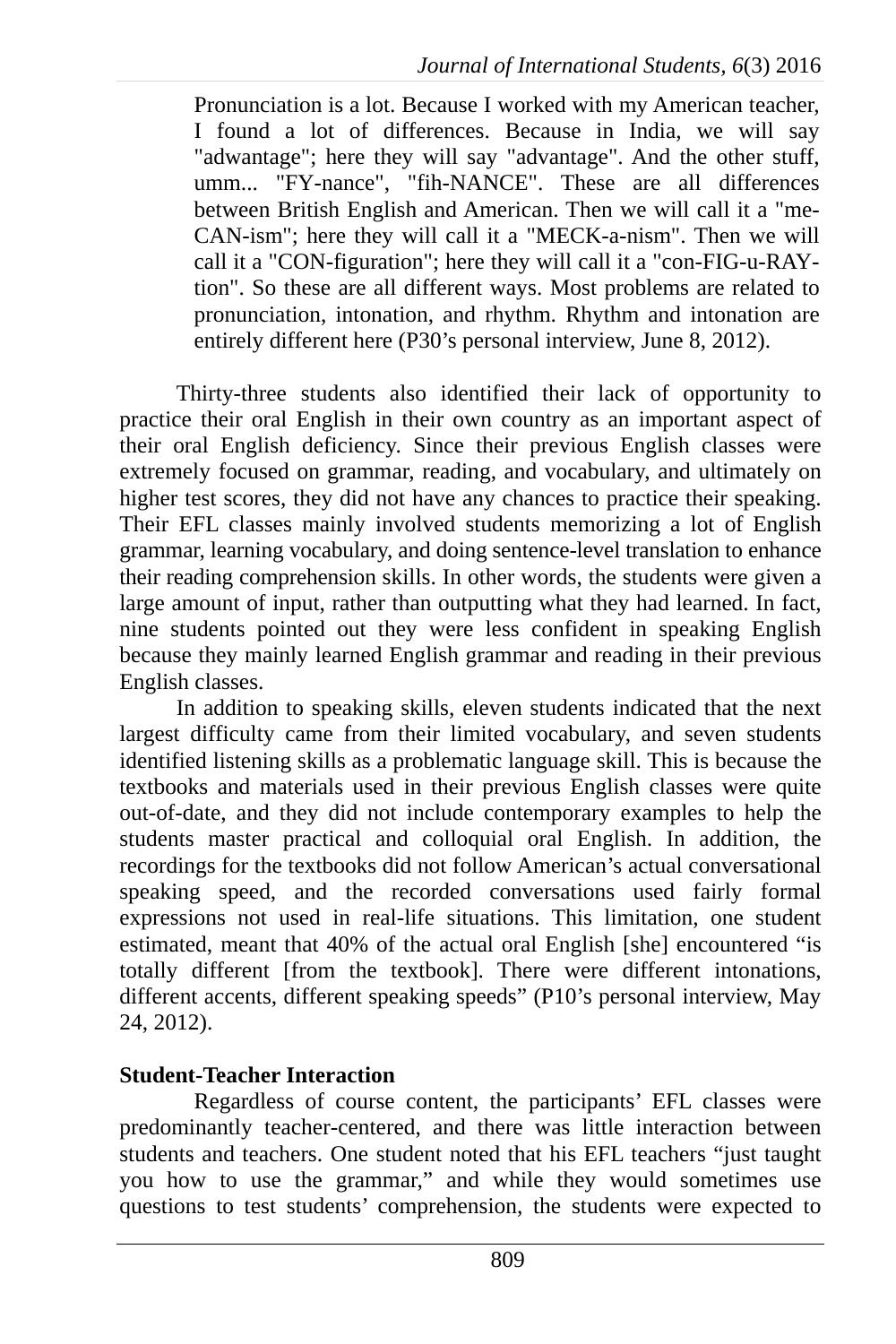keep quiet (P34's personal interview, June 6, 2012). Seven other students highlighted similar scenarios, pointing out that student-teacher interactions represented a central cultural difference between ESL and EFL classrooms. These differences were especially poignant for Asian students:

> I think most of the classes are teacher-centered in China. Because one thing is that we have so many students. So the teacher will control the whole classroom. And also, it may be a culture thing, because maybe in Chinese traditions, we need to respect the teachers. I think in China it's really rude to interrupt the teachers during the classes. So we cannot break the habit of listening to the teachers (P15's personal interview, May 29, 2012).

> I think Asian students are a little shy. I didn't like to express myself. From my 20 years' experience, I didn't feel like interacting with professors, and I had a kind of fear of the professors. So sometimes I felt so nervous, and I didn't dare to talk to them. Even though, like for American students, I think they feel more comfortable. Sometimes they made jokes with their professors, but for me, I didn't know how to do it! I can't! (P23's Personal interview, June 13, 2012).

Along similar lines, eight students pointed out that their American classes often featured one-on-one tutorials with their teachers, a feature which their previous English classes did not have:

In China, English teachers just teach you something. "Okay, this is what you need to learn." But here, all teachers are dependent on individuals. Like, personal tutorial - this is a very important thing. Well, I must say it's impossible in China, because you know, we have a large number of students, around 50 or 60 students in one class. Also, American teachers are more willing to know each student's personal perspective, and willing, and they can establish more individual way to improve our English. But in China, they can just give you criteria. "Okay! You just follow this, and learn these words, that's it" (P31's personal interview, June 11, 2012).

Because corrective feedback requires personal, targeted interactions between a teacher and a student, the participants also discussed their attitudes toward oral CF in terms of these interactions. As mentioned above, most of the participants preferred getting CF to not getting it, and they offered two main reasons for this preference. Thirty-nine students maintained that American teachers corrected their oral English and incorrect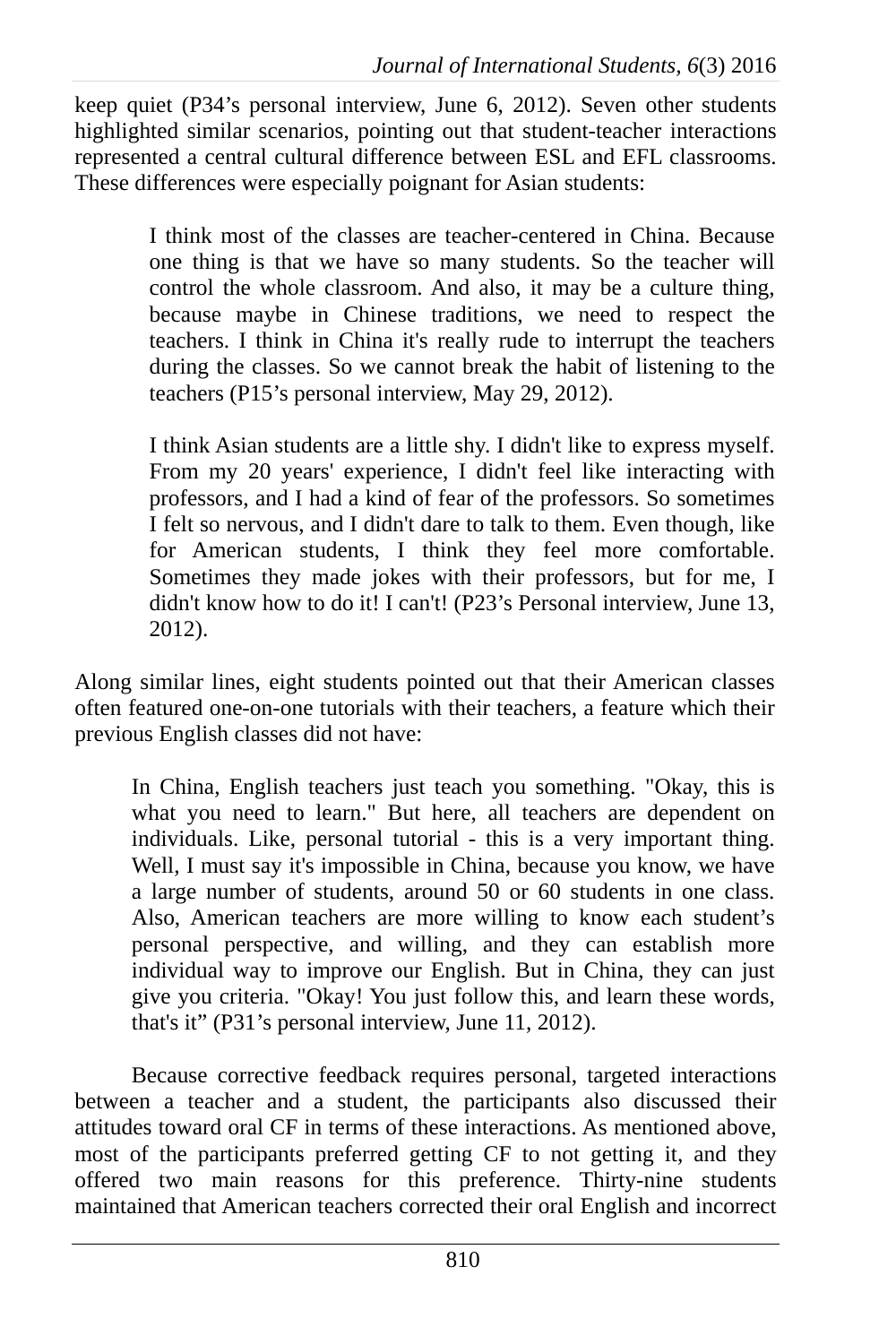pronunciation, while their EFL teachers did not correct their incorrect pronunciation, and in fact offered very little corrective feedback on their oral English. Among these 39, eighteen students highlighted that their teachers' English in their own country was not perfect, whereas American teachers speak perfect English, as they are all native speakers.

By the same token, thirty-seven students contended that American teachers not only know how to teach oral English, but unlike their EFL counterparts, they also showed students how to pronounce vowels and consonants in great detail, including how to shape the mouth and where the tongue should be located to make Americanized sounds. Several students specifically praised their additional expertise:

> As I told you, my previous English teachers didn't provide individual feedback like this. But, here my American teacher knows what the errors for Chinese are, what are the errors for Thais, for other countries in Asia, so she can—she knows, even, like, "You pronounce L like this, but you should pronounce L like this." They know, even, how we pronounce these words. So I think—I'm not sure if the teachers who taught in Thailand know this, know our weaknesses, our errors (P12's personal interview, June 1, 2012).

We do get oral corrective feedback, but that oral corrective feedback is mapped in the way Indian English has been spoken. It's like, funny, because they're Indian English speakers, and they correct in an Indian speaking way. It won't be exactly the same way that Americans are pronouncing it, but people in America might understand it. They can change my English to understandable English, acceptable English, but it's not good English, it's not real American English. It's not American English. They just correct in an Indian English speaking way (P28's personal interview, May 29, 2012).

The study accomplishes this by paying attention to what went on in participants' English classes, how their prior teachers' oral English pedagogy compared to their U.S. teachers' pedagogy, and how studentteacher interaction contextualized and affected CF preferences.

## **DISCUSSION**

To generate consistent and coherent scholarly discussions about CF effectiveness in the ESL classroom, teachers and researchers need to cope with adult ESL students' expectations for CF and student-teacher interaction. Even though several scholars (e.g. Ellis et al., 2006; Ellis, 2007;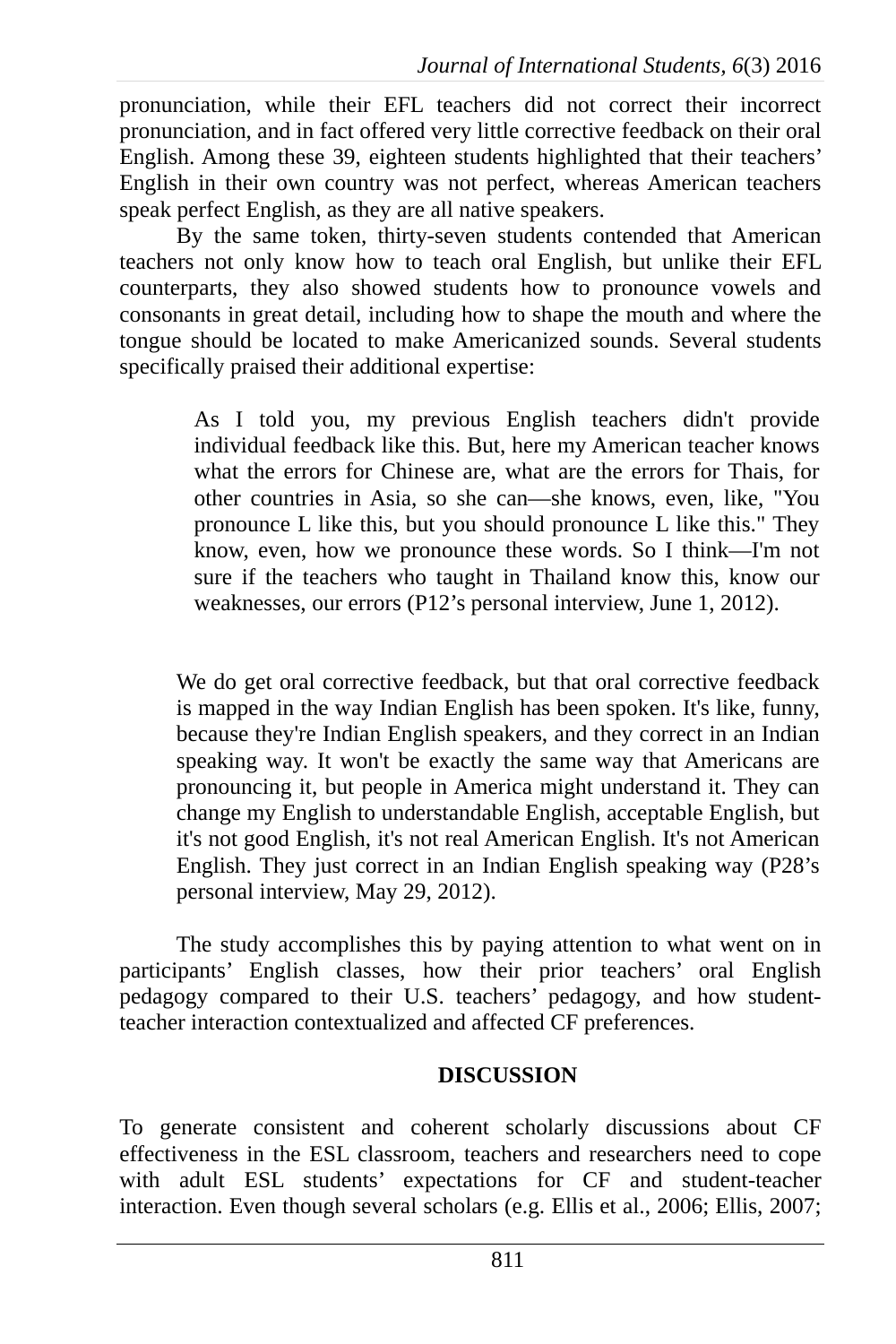Yang & Lyster, 2010) have recognized the importance of students' prior English learning experiences in their respective home countries in terms of specific pedagogical tasks, no previous studies examined the relationship between these students' EFL feedback patterns and their views of oral CF in ESL contexts.

Other than four students (those from India and Hong Kong) who initially learned English as a second language (ESL), the rest of the participants studied in an English as a foreign language (EFL) context. The key difference between the ESL and EFL students was whether they had sufficient opportunities to practice their oral English in their own English classes. This brought about a big difference in speaking English confidently and fluently. For instance, because the Indian students in this study were used to English as a primary language of education, none of them had any problems listening to American professors' lectures, writing their essays, and freely contributing their opinions to classroom discussion. On the other hand, English was not used as a *lingua franca* in any of the other students' previous classes, so they did not have enough opportunities to practice their oral English. Based on the qualitative results from the interviews, twentyseven students did not have any opportunities to practice their oral English in their previous high school English classes, whereas thirteen students did. Even in college, opportunities to practice their oral English were still insufficient: only fifteen students were given the opportunities to practice their oral English, while twenty-five students were not.

In addition, these students' previous English teachers almost never taught them tongue-twisters, or how to use their facial muscles to pronounce English correctly. Although twenty-two out of forty interview participants learned how to pronounce some English words in their own countries, their oral education was focused on mimicking their teachers' pronunciation and repeating textbook passages that their teachers read aloud. Their teachers' pronunciation instruction was also vocabulary-level, meaning the students were not taught how to use intonation, stress, and accent to communicate in English. This fact offers more substantial evidence for the drastic differences between oral English education within and outside of the US. More seriously, oral English for communication was hardly ever taught in participants' previous English classes since speaking skills were not included in their college entrance examinations. Accordingly, speaking English gave all forty students considerable difficulty when they came to the United States, and they were afraid of speaking English. These findings support Derwing and Munro's (2013) recommendation that "ESL programs should put a greater focus on oral language skills in the beginner stages of language acquisition, particularly because some L2 students do not access much oral language outside the classroom" (pp. 180-181).

Obviously, these particular students are not the only ones to suffer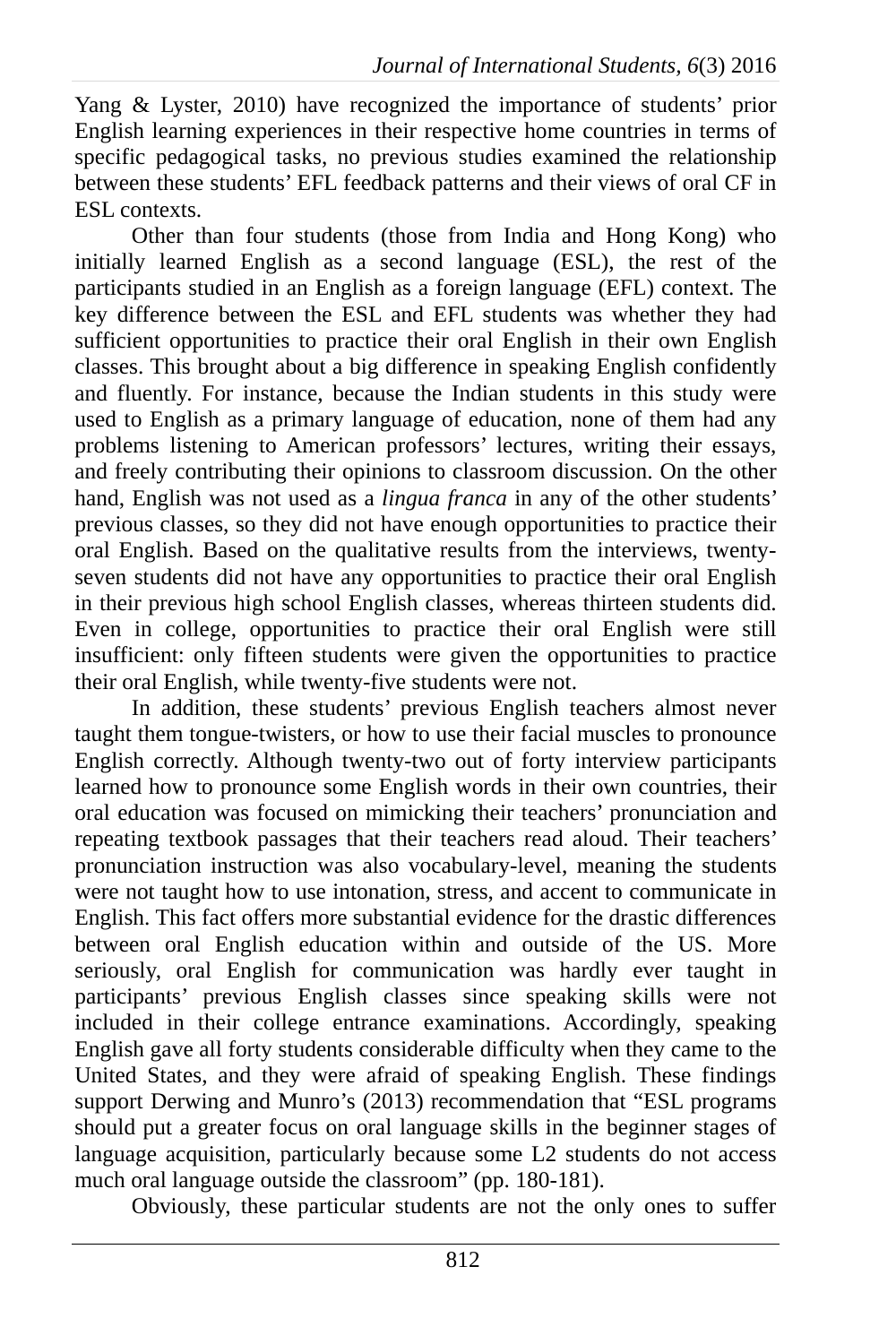from this imbalance: a similar problem emerged among the Canadian French immersion students in Swain's (1985) study. Even though the Canadian students were given considerable comprehensible input in the target language (French) for almost seven years, their productive competence in the target language—especially in terms of grammatical performance—was not equal to that of native speakers. According to Swain's (1985, 1993, 1995) argument, this was because the students' comprehensible output, not their comprehensible input, was limited. Further, she demonstrated that these students were not pushed sufficiently in their output. In particular, Swain's personal communication with an immersion student, conducted in November 1980, confirms that one function of output is to offer students "the opportunity for meaningful use of one's linguistics resources": "I understand everything anyone says to me, and I can hear in my head how I should sound when I talk, but it never comes out that way." For this reason, "producing the target language may be the trigger that forces the learner to pay attention to the means of expression needed in order to successfully convey his or her own intended meaning" (Swain, 1985, pp.248-249).

The present study supports Swain's (1985, 1993, 1995) conclusion: having sufficient opportunities to practice and output the target language in ESL classroom contexts plays a significant role in improving students' productive English competence. Ortega (2009) further contends that these opportunities should push learners beyond their current L2 competence, particularly in cases where the learners' erroneous interlanguage has been stabilized over the course of many years. The students who participated in the present study lacked these opportunities because their previous English classrooms were focused so much on teacher-centered education, which limited students' opportunities to interact with their teachers and peers to practice their oral English. However, since coming to the US and to a very different set of student-centered classroom cultures, which required more interactions with their American teachers, these students' English learning has been dramatically affected.

## **LIMITATIONS AND FUTURE RESEARCH**

The present study brackets the political dimensions of the standards for "correct" English pronunciation. Any standard for pronunciation implies certain political views about who should speak English and how, and what is "normal" or "proper" English (Luk & Lin, 2006). These political debates, while outside the purview of this study, are especially important to understanding ESL and EFL education in a multilingual and multiethnic educational environment like the United States. However, within the context of the study's host program, the importance of pronunciation is from a practical perspective: the students need to improve their oral English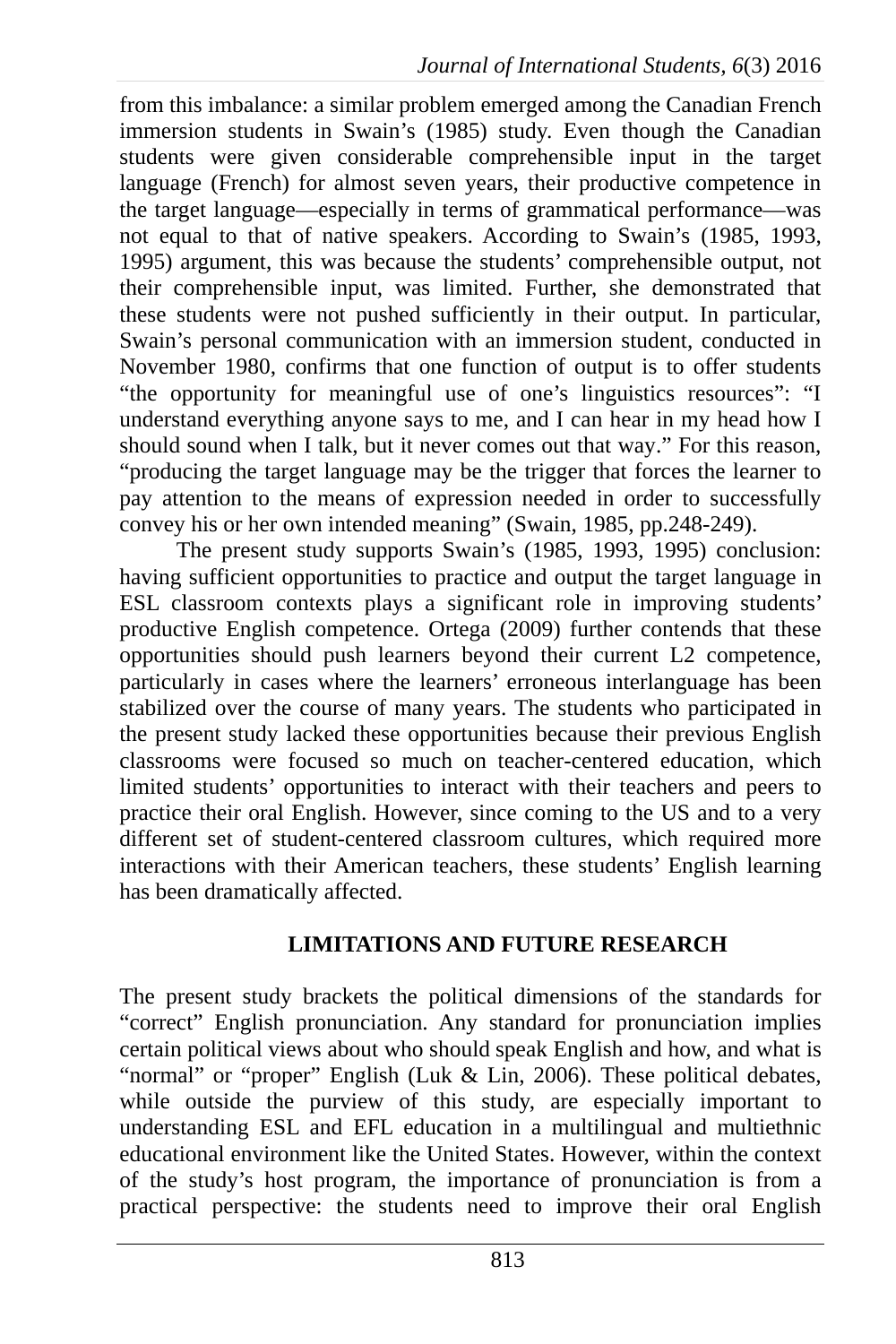proficiency both in order to teach college-level students in Midwestern US classroom contexts, and to ensure their future students comprehend and understand their lectures. On a practical level, those students are most used to hearing and speaking Midwestern US English. For this reason, throughout the semester the students were given plentiful opportunities to refine their pronunciation to a level at which they could communicate effectively in the American university classroom.

Additionally, one current question in CF scholarship is the comparative effects of CF in ESL and EFL institutional settings: Lyster and Saito (2010) argued there were no significant contextual differences between the two settings, based on their quantitative study using meta-analysis. Although the present study did not uncover any significant quantitative results to address this issue, a portion of the qualitative data is relevant here. Specifically, interviews with three Indian participants demonstrated the value of previous English studies in contexts where English is the primary language of education. Unlike their fellow study participants, who had studied in teacher-centered EFL contexts described earlier in this study, the Indian students had many opportunities to practice and output their oral English during their English classes in India. This made a big difference in their ability to speak English confidently and fluently, and improved their overall oral English proficiency. Future research should examine EFL vs. ESL backgrounds more directly, to explore the association between oral CF and different institutional contexts, which might affect CF types and strategies for L2 learners' oral production.

#### **REFERENCES**

- Cain, S. (2012). Soft power: Asian-Americans and the extroverted ideal. In S. Cain (Ed.), *Quiet: the power of introverts in a world that can't stop talking*, (pp. 181-202). New York: Crown Publishers.
- Creswell, J. W. (1995). *Research design: Qualitative and quantitative approaches*. Thousand Oaks, CA: Sage Publications.
- Creswell, J. W. (2003). *Research design: Qualitative, quantitative, and mixed methods approaches* (2<sup>nd</sup> Ed.). Thousand Oaks, CA: Sage Publications.
- Demerath, P. (2006). The science of context: Modes of response for qualitative researchers in education. *Journal of Qualitative Research in Education, 19*, 97-113.
- Denzin, N. (2008). The new paradigm dialogs and qualitative inquiry. *Qualitative Studies in Education, 21*, 315-325.
- Derwing, T. M., & Munro, M. J. (2013). The development of L2 oral language skills in two

L1 groups: A 7-year study. *Language Learning, 63*(2), 163-185.

Ellis, R. (2007). The differential effects of corrective feedback on two grammatical structures. In a Mackey (Ed.), *Conversational interaction in second language acquisition: A collection of empirical studies* (pp. 407-452). Oxford: Oxford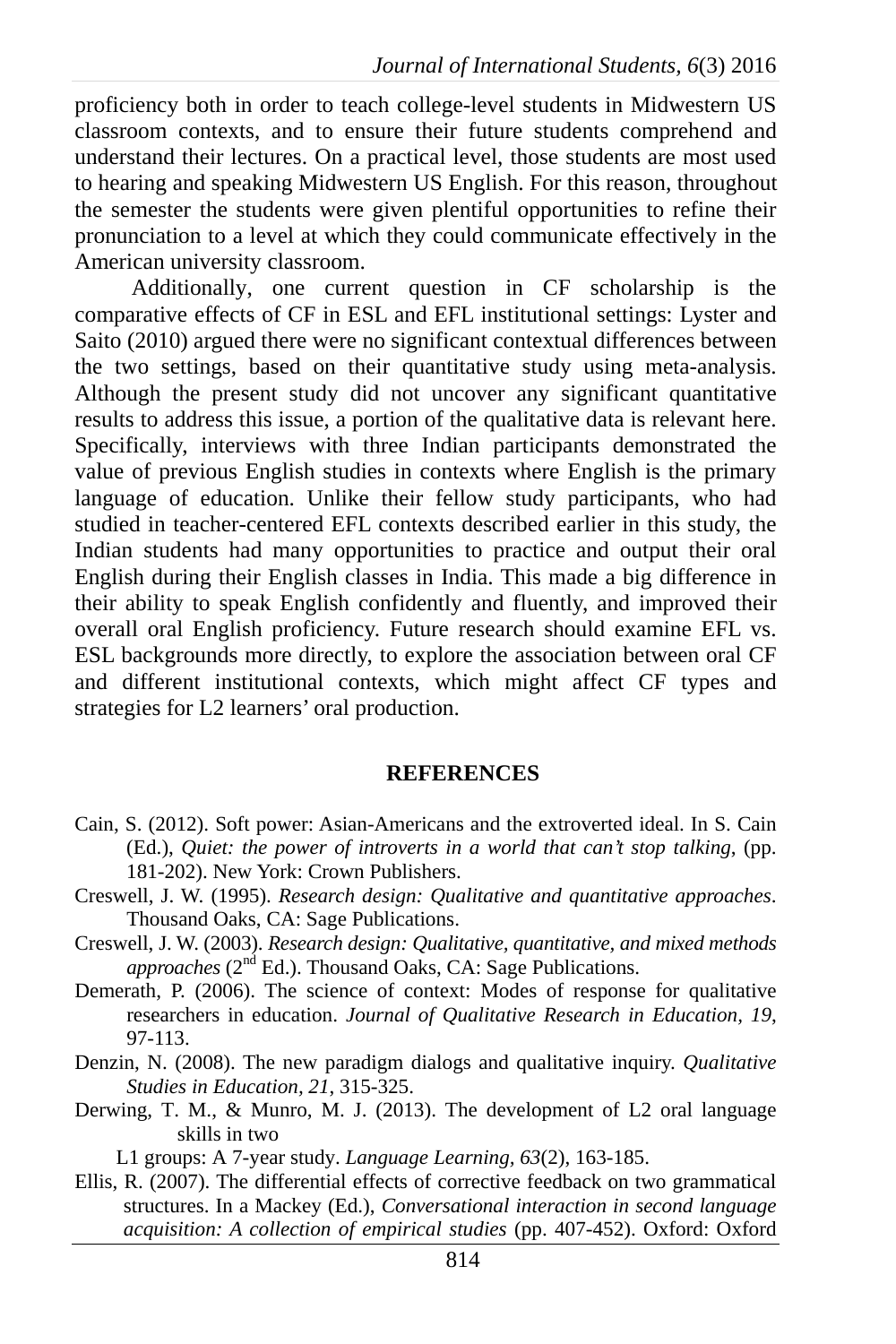University Press.

- Ellis, R., Loewen, S., & Erlam, R. (2006). Implicit and explicit corrective feedback and the acquisition of L2 grammar. *Studies in Second Language Acquisition, 28*, 339-368.
- Flowerdew, J., & Miller. L. (1995). On the notion of culture in L2 lectures. *TESOL Quarterly*, *29*, 345-373.
- Fowler-Frey, J. M. (1998). Issues of culture in the adult English as a second language classroom. *PAACE Journal of Lifelong Learning, 7*, 29-42.
- Hodkinson, P. (2004). Research as a form of work: Expertise, community and methodological objectivity. *British Educational research Journal, 30*, 9-26.
- Howe, K. R. (2004). A critique of experimentalism. *Qualitative Inquiry, 10*, 42-61.
- Hu, G. (2003). English language teaching in China: Regional differences and contributing factors. *Journal of Multilingual and Multicultural Development, 24*, 290-318.
- Kim, J. H. (2004). Issues of corrective feedback in second language acquisition. *Teachers College, Columbia University Working papers in TESOL & Applied Linguistics*, *4*(2), 1-24.
- Lather, P. (2006). Paradigm proliferation as a good think to think with: Teaching researcher in education as a wild profusion. *International Journal of Qualitative Studies in Education, 19*, 35-57.
- Li, S. (2010). The effectiveness of corrective feedback in SLA: A meta-analysis. *Language Learning, 60*, 309-365.
- Loewen, S., Li, S., Fei, F., Thompson, A., Nakatsukasa, K., Ahn, S., & Chen, X. (2009). L2 learners' beliefs about grammar instruction and error correction. *The Modern Language Journal, 93*, 91–104.
- Luk, J., & Lin, A. (2006). Uncovering the sociopolitical situatedness of accents in the World Englishes paradigm. In R. Hughes (Ed.), *Spoken English, TESOL and applied linguistics: Challenges for theory and practice* (pp. 3-22). Palgrave Macmillan.
- Lyster, R., & Mori, H. (2006). Interactional feedback and instructional counterbalance. *Studies in Second Language Acquisition, 28*, 269-300.
- Lyster, R., & Saito, K. (2010). Oral feedback in classroom SLA: A meta-analysis. *Studies in Second Language Acquisition, 32*, 265-302.
- Millar P. C., & Endo, H. (2004). Understanding and meeting the needs of ESL students. *The Phi Delta Kappan, 85*(10), 786-791.
- Ortega, L. (2009). The linguistic environment. In L. Ortega (Ed.), *Understanding second language acquisition* (pp. 55-81). London: Hodder Arnold.
- Rezaei, S., Mozaffari, F. (2011). Corrective feedback in SLA: Classroom practice and future directions. *International Journal of English Linguistics, 1*(1), 21- 29.
- Russell, V. (2009). Corrective feedback, over a decade of research since Lyster and Ranta (1997): Where do we stand today? *Electronic Journal of Foreign Language Teacher, 6*(1), 21-31.
- Sheen, Y. (2004). Corrective feedback and learner uptake in communicative classrooms across instructional settings. *Language Teaching Research*, *8*, 263- 300.
- Sheen, Y. (2010). The role of oral and written corrective feedback in SLA. *Studies in Second Language Acquisition, 32*, 169-179.